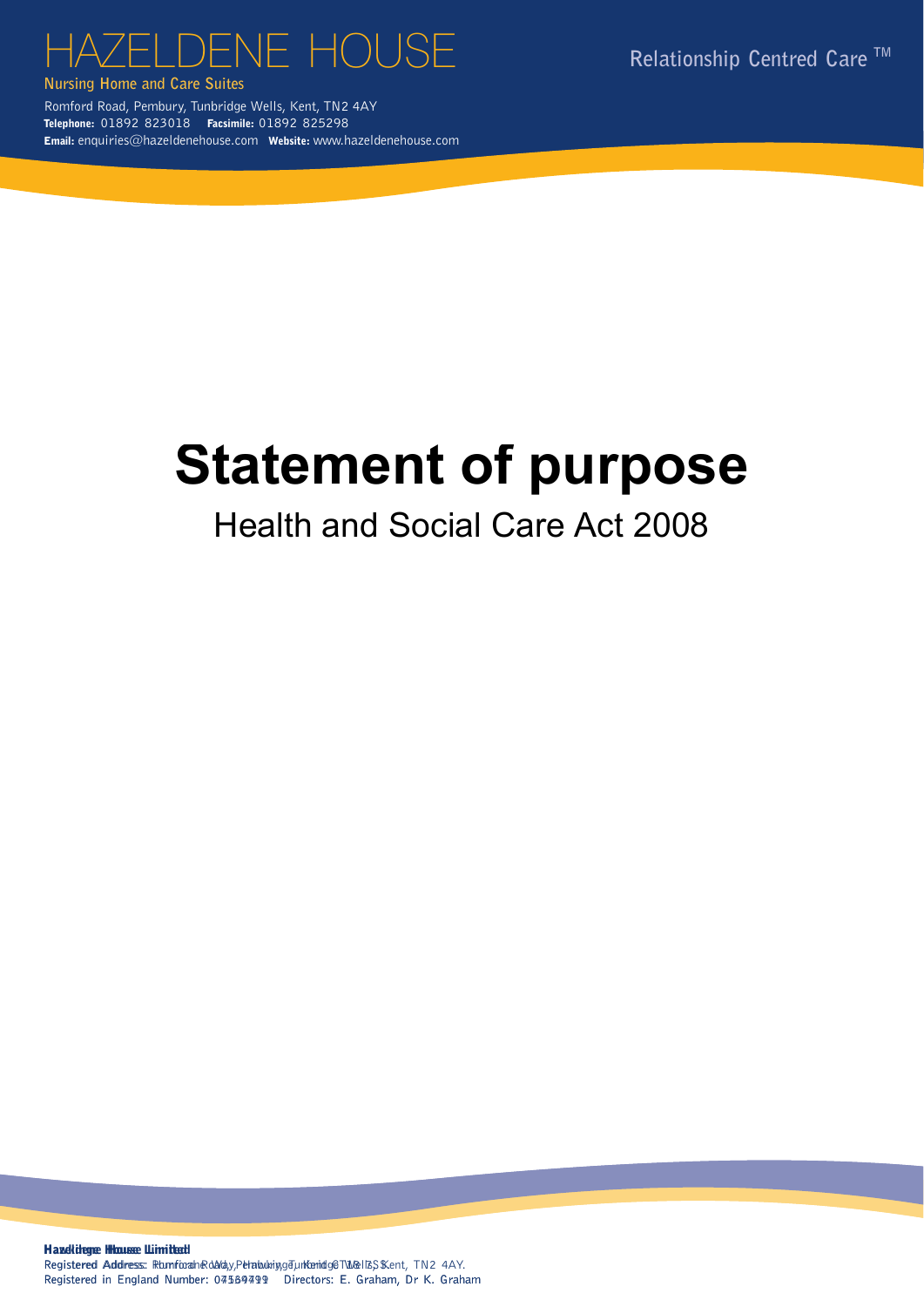Please read the guidance document Statement of purpose: Guidance for providers and also the notes at end of this template before completing it.

| <b>Statement of purpose</b><br><b>Health and Social Care Act 2008</b>                                                                                        |                            |                |                |
|--------------------------------------------------------------------------------------------------------------------------------------------------------------|----------------------------|----------------|----------------|
| <b>Version</b>                                                                                                                                               | 008                        | Date of review | 26th July 2020 |
| <b>Service provider</b><br>Full name, business address, telephone number and email address of the registered<br>provider:                                    |                            |                |                |
| <b>Name</b>                                                                                                                                                  | <b>Hazeldene House</b>     |                |                |
| <b>Address line 1</b>                                                                                                                                        | Romford Road               |                |                |
| <b>Address line 2</b>                                                                                                                                        | Pembury                    |                |                |
| <b>Town/city</b>                                                                                                                                             | <b>Tunbridge Wells</b>     |                |                |
| <b>County</b>                                                                                                                                                | Kent                       |                |                |
| Post code                                                                                                                                                    | <b>TN2 4AY</b>             |                |                |
| <b>Email</b>                                                                                                                                                 | manager@hazeldenehouse.com |                |                |
| <b>Main telephone</b>                                                                                                                                        | 01892 826500               |                |                |
| <b>ID numbers</b><br>Where this is an updated version of the statement of purpose, please provide the<br>service provider and registered manager ID numbers: |                            |                |                |
| <b>Service provider ID</b>                                                                                                                                   | 1-101694259                |                |                |
| <b>Registered manager ID</b>                                                                                                                                 |                            |                |                |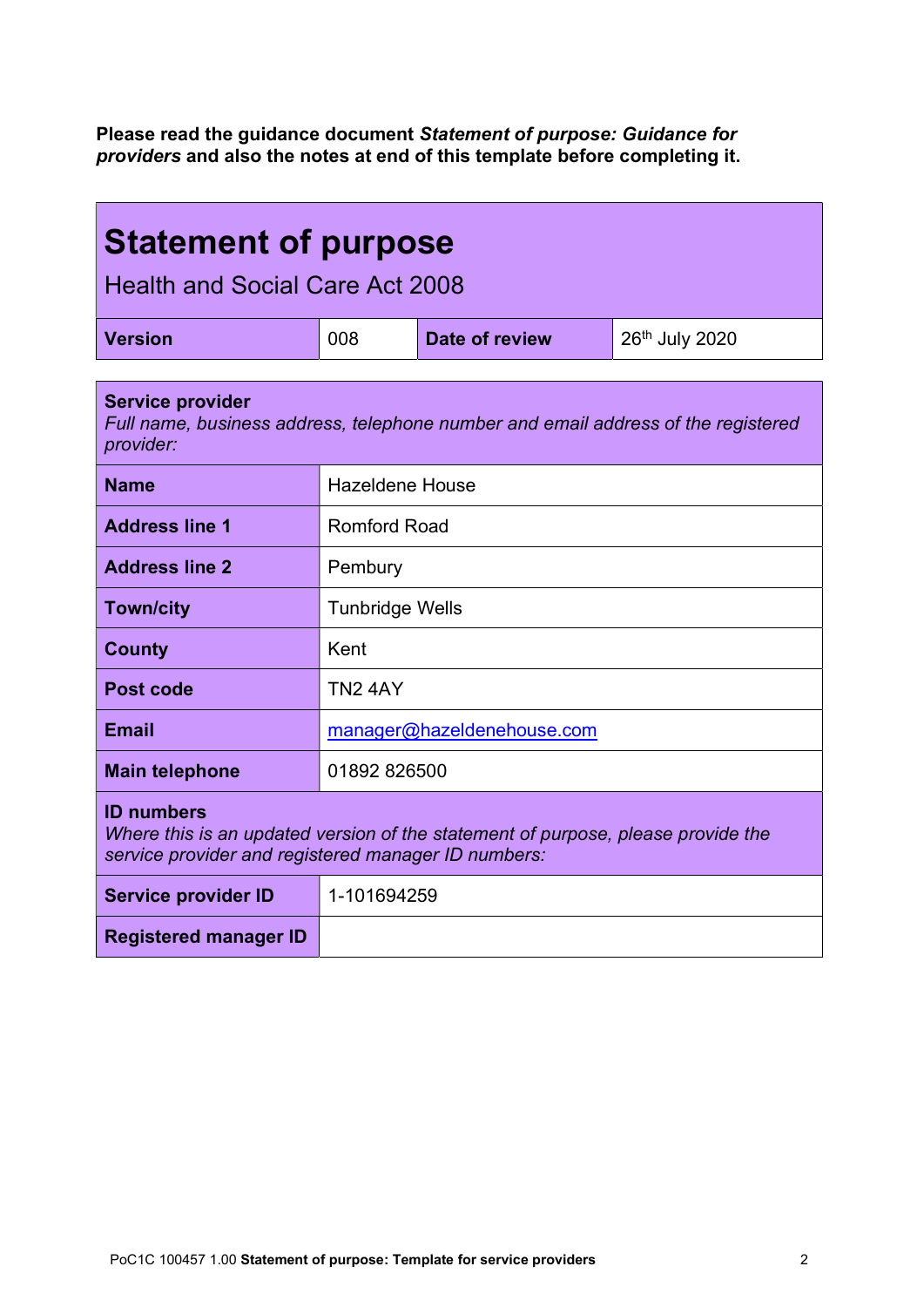#### Aims and objectives

What do you wish to achieve by providing regulated activities? How will your service help the people who use your services?

Please use the numbered bullet points:

1. Hazeldene House aims to provide whole person care by addressing its residents' physical, emotional and spiritual needs and by promoting the importance of healthy relationships between God, themselves and others. We place the rights of residents at the forefront of our philosophy of care. We aim to provide a happy, secure environment and congenial surroundings for every resident.

We aim to ensure that each person is recognised as an individual and care and attention is provided to meet each specific physical and emotional need.

- 2. It is our objective that those residents who live at Hazeldene House should do so with dignity, have the respect of those who support them and be entitled to live a full and active life, given the fundamental right to self-determination and individuality and to achieve their full potential. This is best achieved by sensitive recognition and nurturing of that potential in each individual and understanding that this may change with time. In order to ensure that this happens; each resident's care will be planned individually.
- 3. The care is not be institutionalized by the requirements of the staff. All human and basic rights are to be accorded to all residents in our care without discrimination.
- 4. Residents are encouraged to bring their own individuality to share with others and to pursue their own interests and relationships. Hobbies and leisure interests are encouraged and facilitated. Programmes of activities will be provided to encourage mental alertness, self-esteem, and social interaction with other residents.
- 5. In terms of risk assessment, those residents who are judged competent to judge risks themselves are free to make their own decisions as long as they do not threaten the safety of themselves or others.
- 6. Staff are to respect personal rights and privacy, and are to responsive to individual needs. In support of our whole person care ethos, emotional and spiritual support is considered vital to the general well being of each resident.
- 7. The staff are to be sensitive to the residents' ever-changing needs which may be medical / therapeutic (for physical and mental welfare), psychological, spiritual, emotional or social.
- 8. The service has been established with a quality-orientated approach to the business and a high degree of quality awareness is developed through all levels of staff training and management. The aim of these measures is to continually improve the quality of the service offered to our clients.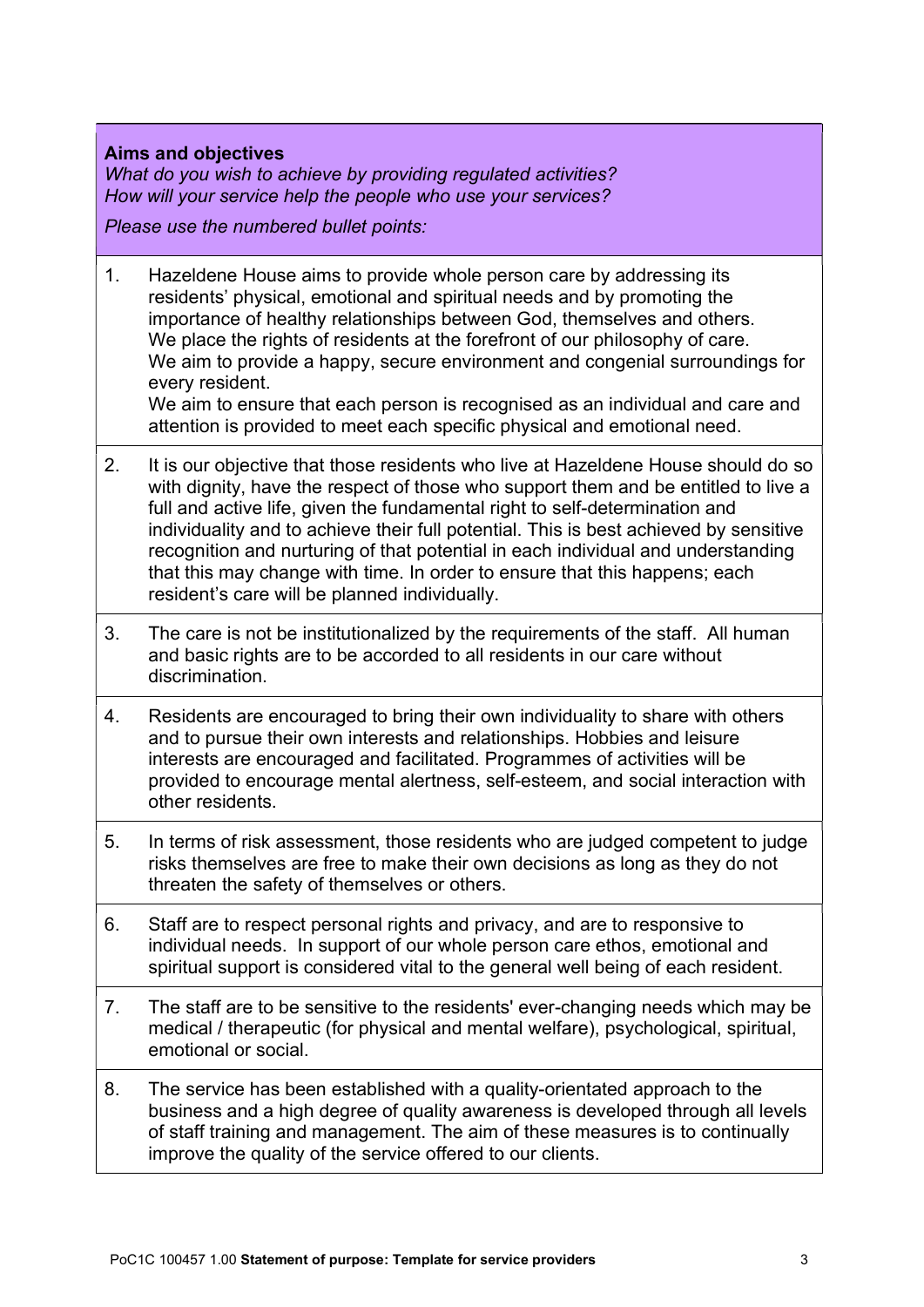9. Within Hazeldene House, we have adopted "Relationship Centred Care" as our principal approach to care provision. We seek to integrate this into all aspects of our operations, with the aim of building stronger relationships between people who will use our services, staff, relatives, friends, etc. The objective being to ensure that the needs and how these are to be met will be clearly defined and the views and experiences are listened to and influence the way the service operates.

The concept of Relationship Centred Care takes the well established concept of Person Centred Care one step further with the recognition that to enable people who will use our services to be happy and fulfilled, we need to understand their past and present relationships with others. It is not just their relationships with staff that are important but also their relationships with family members and other care professionals.

In short, Relationship Centred Care reflects the importance of interactions among people and recognises that these provide the foundation of any therapeutic care activity.

#### Legal status

Tick the relevant box and provide the information requested for the type of provider you are:

Use  $\boxtimes$ 

| <b>Individual</b>                                                     |    |
|-----------------------------------------------------------------------|----|
| <b>Partnership</b>                                                    |    |
| List the names of all partners                                        | 1. |
|                                                                       | 2. |
|                                                                       | 3. |
|                                                                       | 4. |
|                                                                       | 5. |
|                                                                       | 6. |
|                                                                       |    |
| <b>Limited liability partnership</b><br>registered as an organisation |    |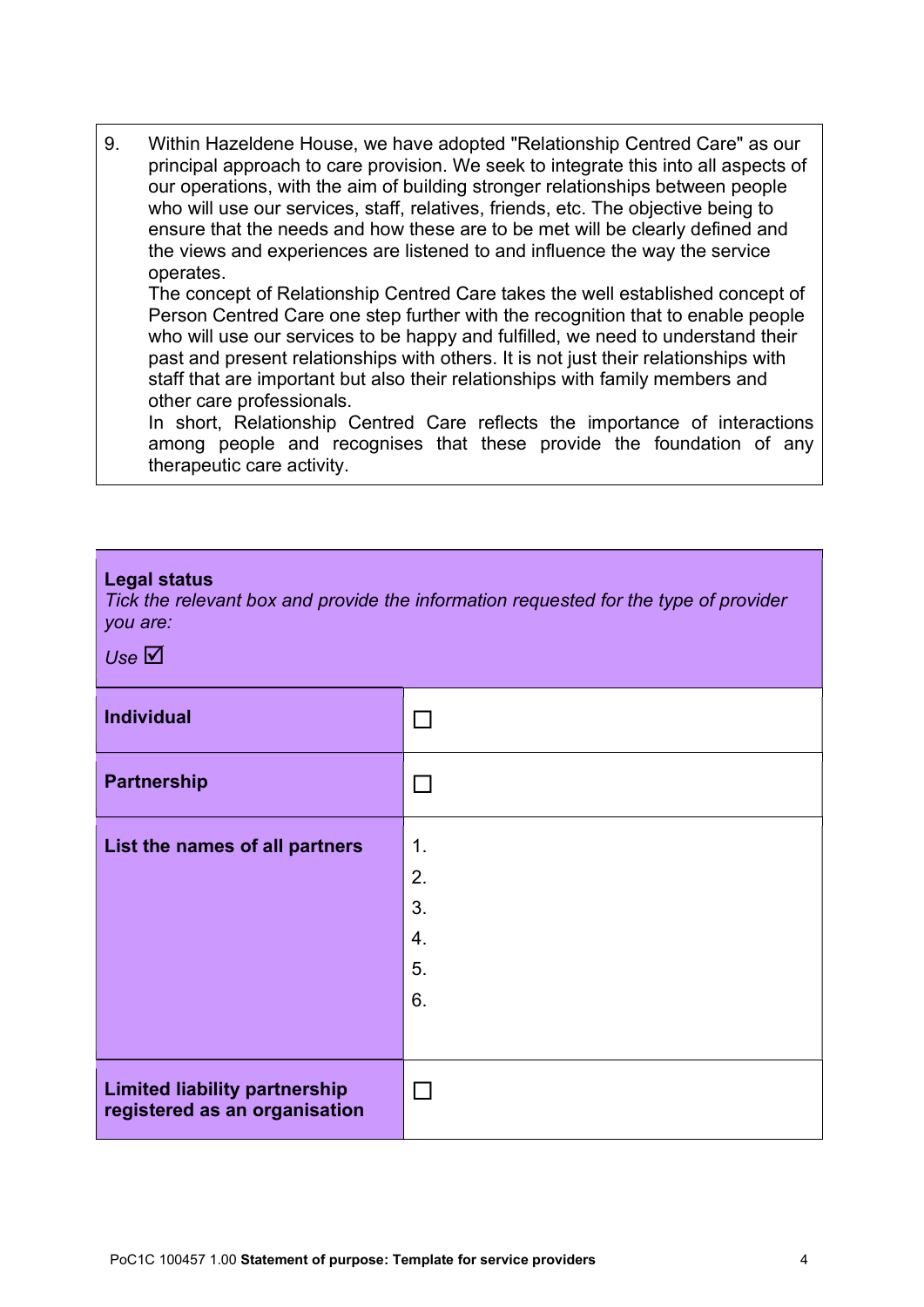| <b>Incorporated organisation</b> | ☑                                                                                                                                                                                                                                                                                                                                                                                                                                                                                                                                                       |
|----------------------------------|---------------------------------------------------------------------------------------------------------------------------------------------------------------------------------------------------------------------------------------------------------------------------------------------------------------------------------------------------------------------------------------------------------------------------------------------------------------------------------------------------------------------------------------------------------|
| <b>Company number</b>            | 07516020                                                                                                                                                                                                                                                                                                                                                                                                                                                                                                                                                |
| Are you a charity?               | M ⊠<br>$\Box$ Yes<br>Charity number:                                                                                                                                                                                                                                                                                                                                                                                                                                                                                                                    |
| Group structure (if applicable)  | Hazeldene House Limited is a 100% owned<br>subsidiary of Graham Care Group Limited,<br>which also owns six other homes<br>1. Rodwell House, Addlestone, Surrey, KT15<br>1HH<br>2. Cornford House, Pembury, Kent, TN2 4QS<br>Hawkinge House, Hurricane Way,<br>$3_{-}$<br>Hawkinge, Folkestone, Kent, CT18 7SS<br>4. Woodchurch House, Brook Street,<br>Woodchurch, Ashford, Kent, TN26 3SN<br>Harpwood Care Home, Seven Mile Lane,<br>5.<br>Sevenoaks, Kent, TN15 7RY<br>Hawkhurst House, Cranbrook Road,<br>6.<br>Hawkhurst, Cranbrook, Kent, TN18 5EF |
|                                  |                                                                                                                                                                                                                                                                                                                                                                                                                                                                                                                                                         |

### Please repeat the following table for each of your regulated activities<sup>1</sup>

| <b>Regulated activity 1</b><br>As shown on your certificate of<br>registration                                                                                                                          | <b>Personal Care</b>                                                                                                                                                                                                                                                                                                                                                                                                                                                                                                                                                                                |
|---------------------------------------------------------------------------------------------------------------------------------------------------------------------------------------------------------|-----------------------------------------------------------------------------------------------------------------------------------------------------------------------------------------------------------------------------------------------------------------------------------------------------------------------------------------------------------------------------------------------------------------------------------------------------------------------------------------------------------------------------------------------------------------------------------------------------|
| <b>Services</b><br>What services, care and/or<br>treatment do you provide for this<br>regulated activity? (For example<br>GP, dentist, acute hospital, care<br>home with nursing, sheltered<br>housing) | We provide personal care as a domiciliary care<br>service exclusively to the tenants of our care<br>suites. Staff are available on-site 24 hours per<br>day to provide personal care as required.<br>The tenants are free to use other CQC<br>registered domiciliary care providers if they wish,<br>although our service is the only one with an on-<br>site presence at all times. They are also free to<br>chose whether they buy their food in-house,<br>cook themselves in their suites (cooking facilities<br>are available in the suites if required) or buy it in<br>from another provider. |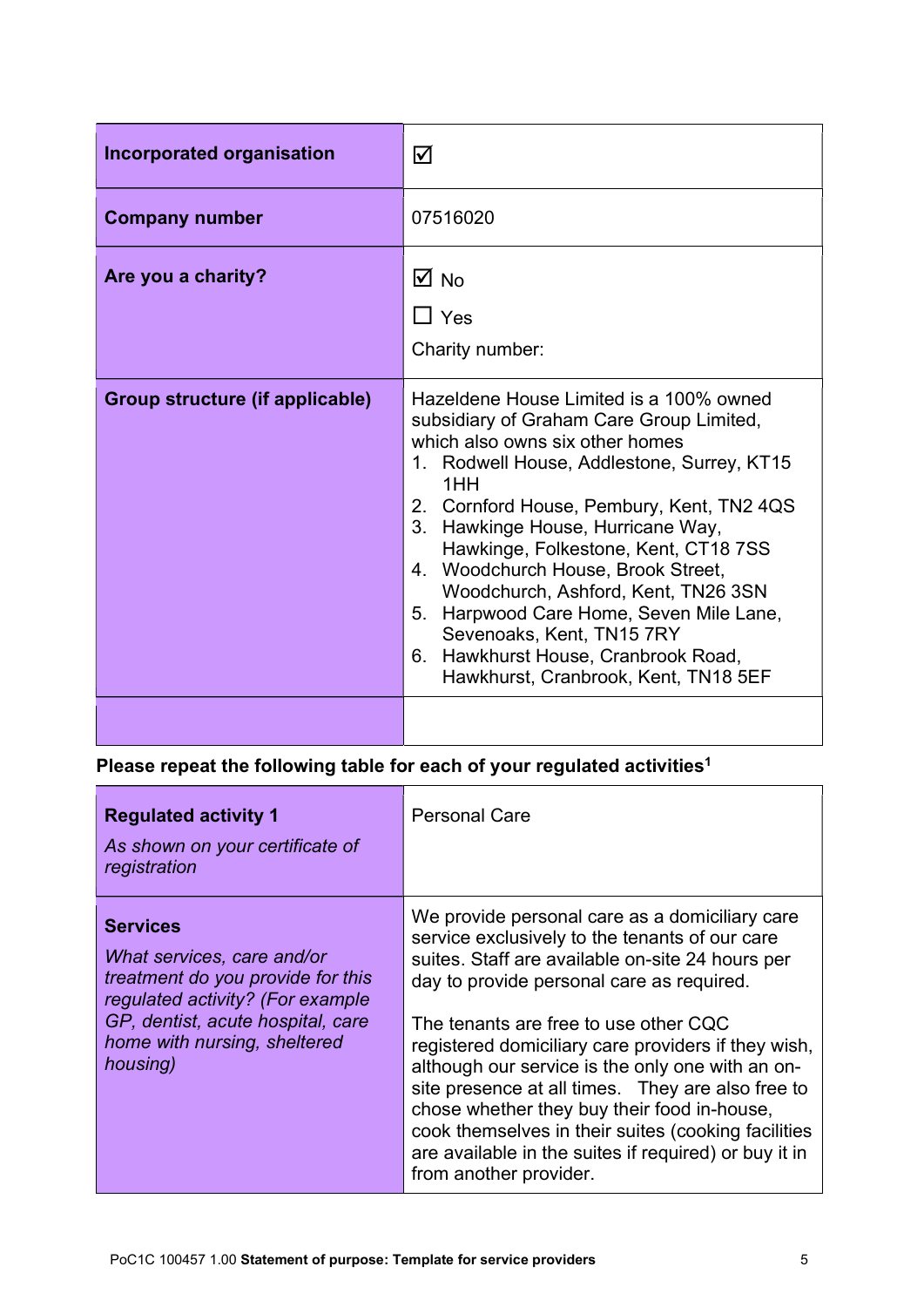| Hazeldene House provides accommodation<br><b>Services</b><br>together with personal and nursing care for<br>What services, care and/or<br>people with physical frailty and/or dementia.<br>treatment do you provide for this<br>These people's care is provided under a nursing<br>regulated activity? (For example<br>home agreement where the care and<br>GP, dentist, acute hospital, care<br>accommodation is purchased together as one<br>home with nursing, sheltered<br>package.<br>housing)<br>Our assessment process recognizes the<br>importance of prospective residents being<br>socially compatible with others and that we can<br>effectively meet their assessed needs.<br>In line with the Mental Capacity Act deprivation                                                                                                                                                                                                                 | <b>Regulated activity 2</b><br>As shown on your certificate of<br>registration | Accommodation for persons who require nursing<br>or personal care |
|------------------------------------------------------------------------------------------------------------------------------------------------------------------------------------------------------------------------------------------------------------------------------------------------------------------------------------------------------------------------------------------------------------------------------------------------------------------------------------------------------------------------------------------------------------------------------------------------------------------------------------------------------------------------------------------------------------------------------------------------------------------------------------------------------------------------------------------------------------------------------------------------------------------------------------------------------------|--------------------------------------------------------------------------------|-------------------------------------------------------------------|
| our nursing home residents and advocates are<br>confident that:<br>• Our staff are aware of our duties and<br>responsibilities under the deprivation of<br>liberty safeguards.<br>The residents' human rights are respected<br>and their liberty is only deprived when:<br>$\circ$ It is in their best interests, and<br>$\circ$ There are no other less restrictive ways<br>of keeping them safe and well and<br>giving them the care and/or treatment<br>they need.<br>In pursuit of the best possible care outcomes,<br>we:<br>Produce with each resident and their<br>$\bullet$<br>representative, regularly update, and<br>thoroughly implement a resident plan of<br>care, based on as initial and then<br>continuing assessment.<br>Seek to meet or arrange for appropriate<br>professionals to meet the health care<br>needs of each resident.<br>Establish and carry out careful procedures<br>for the administration of residents'<br>medicines. |                                                                                | of liberty safeguards, we seek to ensure that all                 |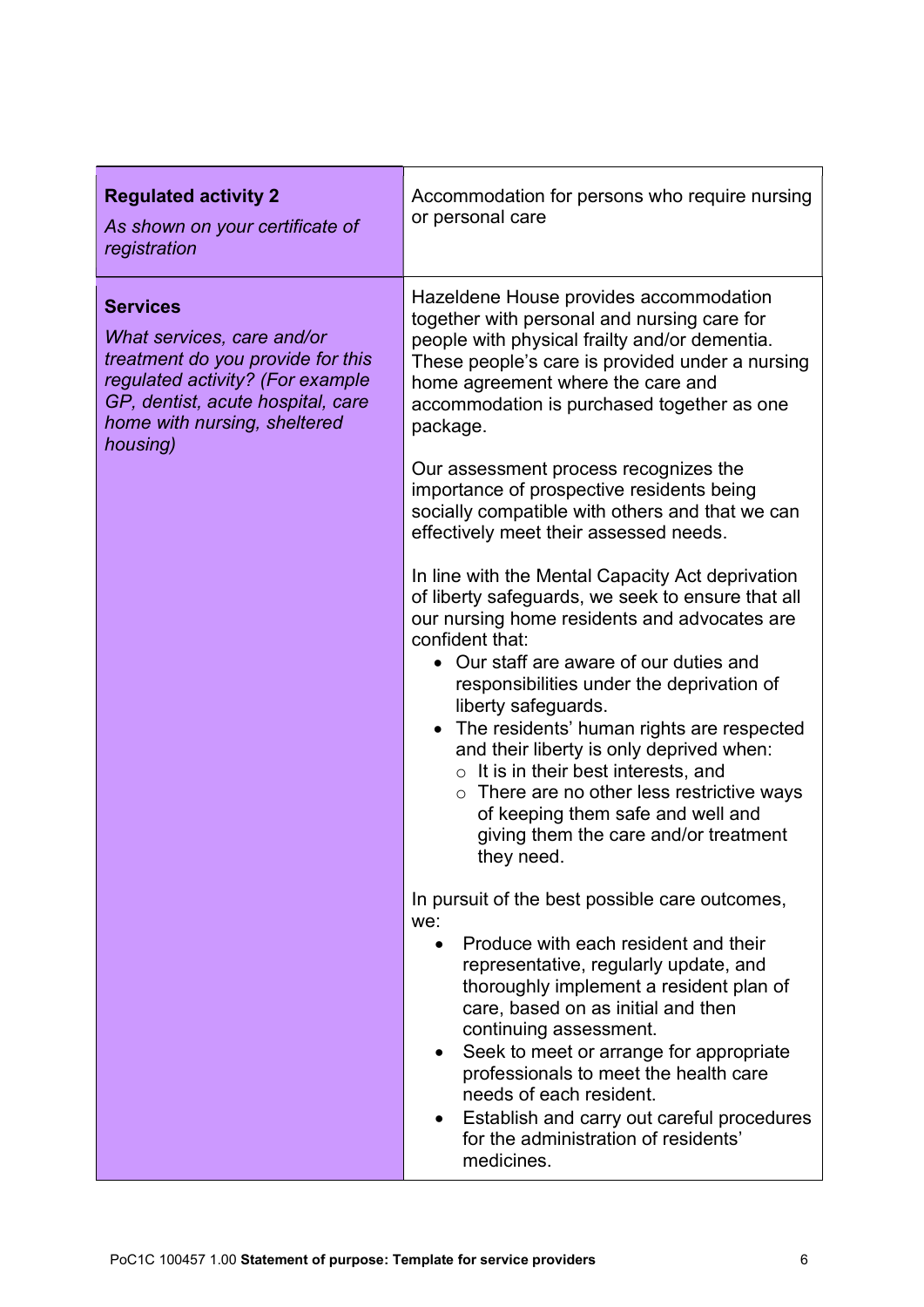|                                                                                                                                                                                                         | Take steps to safeguard residents' privacy<br>and dignity in all aspects of the delivery of<br>health and personal care.<br>Treat with special care residents who are<br>dying, and sensitively assist them and<br>their relatives at the time of death.                                                                                                                                                                                                                                                                                                                                                                                                                                                                                                                                   |
|---------------------------------------------------------------------------------------------------------------------------------------------------------------------------------------------------------|--------------------------------------------------------------------------------------------------------------------------------------------------------------------------------------------------------------------------------------------------------------------------------------------------------------------------------------------------------------------------------------------------------------------------------------------------------------------------------------------------------------------------------------------------------------------------------------------------------------------------------------------------------------------------------------------------------------------------------------------------------------------------------------------|
| <b>Regulated activity 3</b><br>As shown on your certificate of<br>registration                                                                                                                          | Treatment of disease, disorder or injury                                                                                                                                                                                                                                                                                                                                                                                                                                                                                                                                                                                                                                                                                                                                                   |
| <b>Services</b><br>What services, care and/or<br>treatment do you provide for this<br>regulated activity? (For example<br>GP, dentist, acute hospital, care<br>home with nursing, sheltered<br>housing) | We offer a treatment service related to disease,<br>disorder or injury that is provided by our team of<br>qualified nurses in conjunction with a multi-<br>disciplinary team, i.e. GPs, Consultants and<br>Specialist Nurses. We do not provide psychiatric<br>treatment or therapies.<br>The service is primarily for ongoing treatment of<br>long-term conditions and those in need of<br>palliative or end of life care.<br>Where appropriate, care staff who are trained<br>and considered competent can carry out certain<br>minor treatments under our nursing team.<br>The treatments we provide includes:<br>The ongoing assessment of a service<br>user's mental or physical state.<br>Nursing, personal and palliative care.<br>The giving of vaccinations and<br>immunizations. |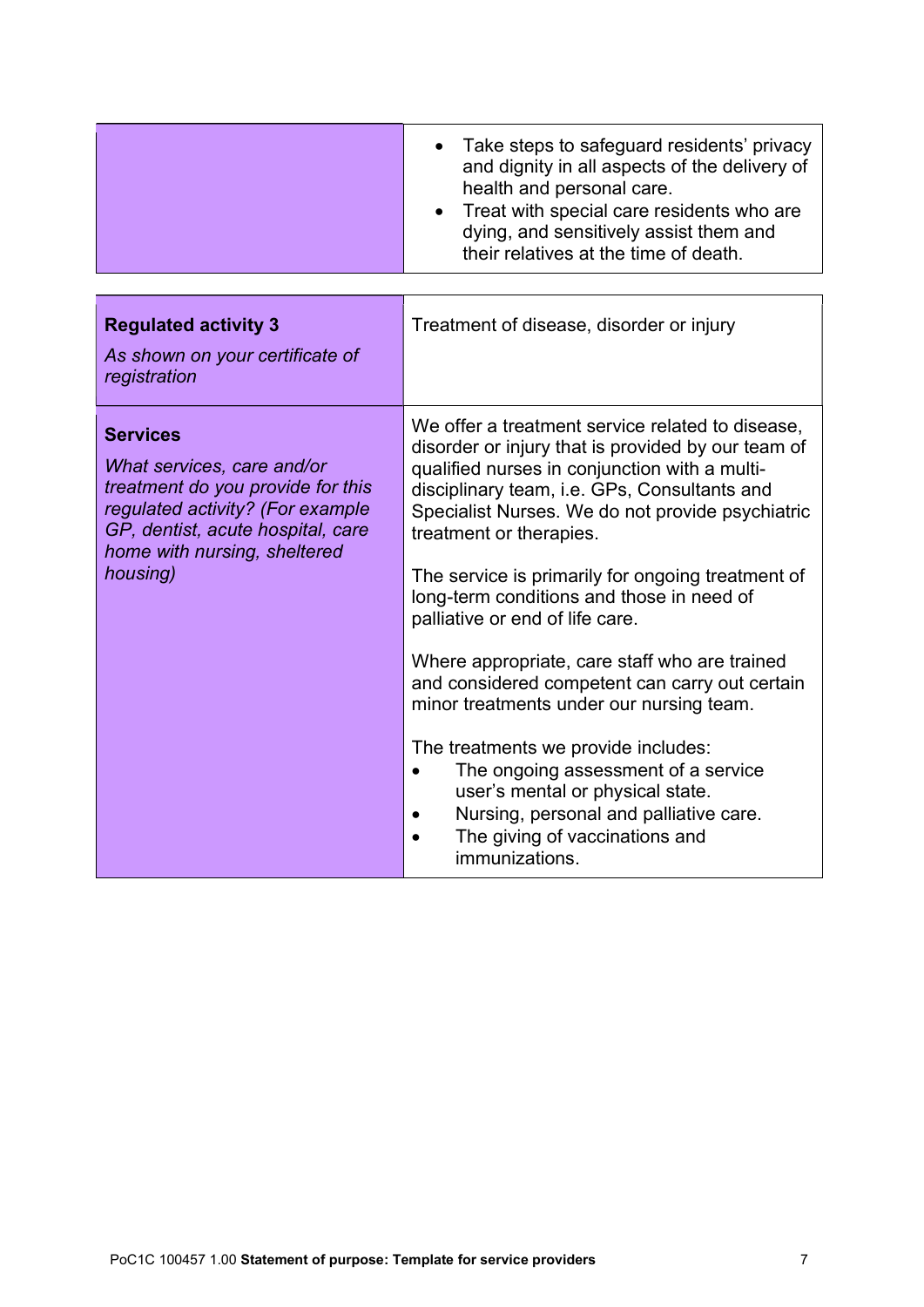#### Locations

As listed on your certificate of registration. Please repeat the section below for each location for this regulated activity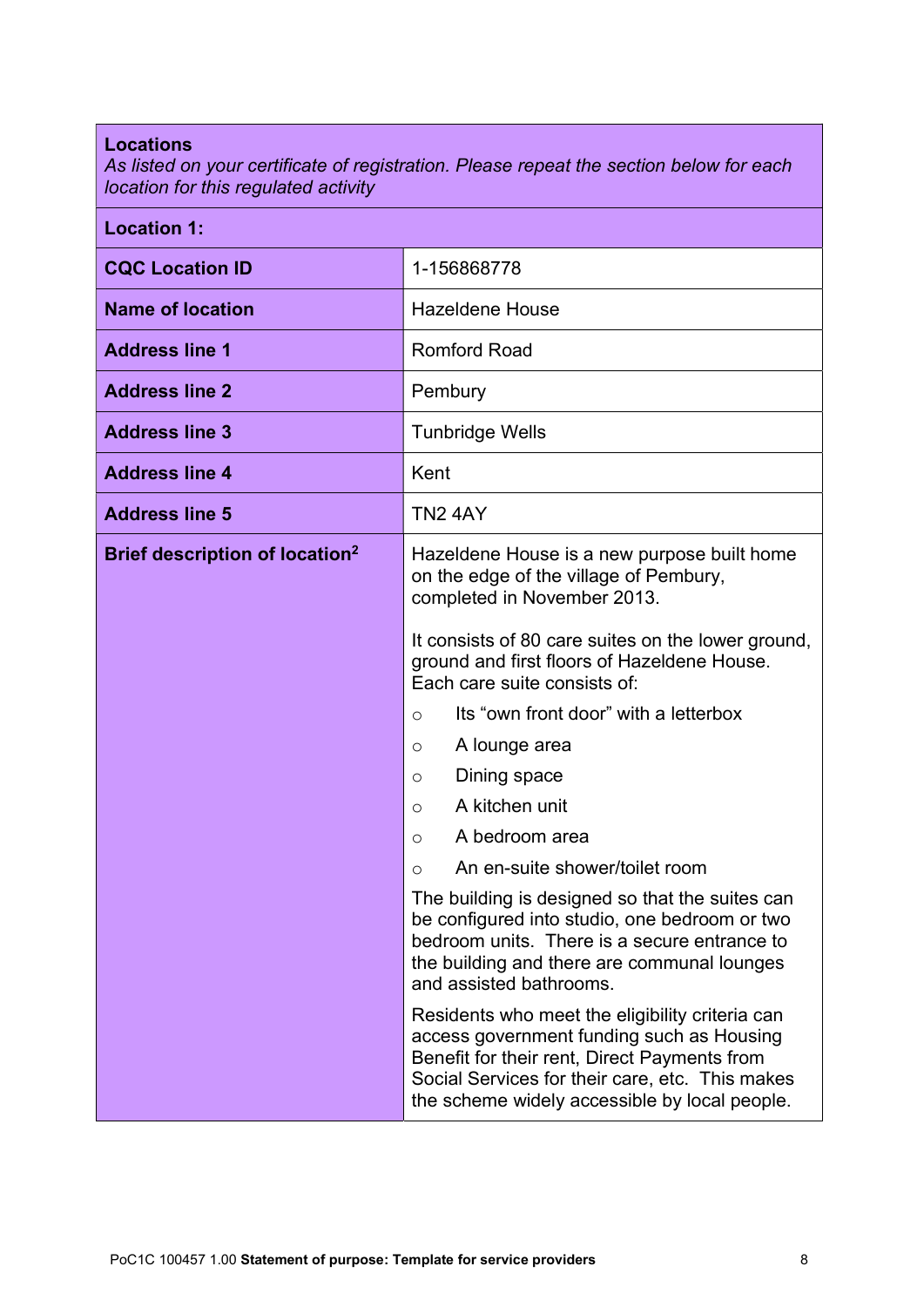| No of approved places/beds<br>(not NHS) <sup>3</sup>                                                            | Up to 75 residents can occupy the<br>accommodation with a nursing home agreement<br>(in which the care and accommodation are<br>purchased together). |  |
|-----------------------------------------------------------------------------------------------------------------|------------------------------------------------------------------------------------------------------------------------------------------------------|--|
| Name and contact details of<br>registered manager(s)<br>(if applicable) $4$                                     | <b>Registered manager 1</b>                                                                                                                          |  |
|                                                                                                                 | <b>Full name: Allison June Purkiss</b>                                                                                                               |  |
| Full name, business address,<br>telephone number and email<br>address of each registered                        | Proportion of working time spent at each<br>location (for job share posts only):<br><b>Full time at Hazeldene House</b>                              |  |
| manager.<br>For each registered manager,                                                                        | <b>Contact details:</b>                                                                                                                              |  |
| state which regulated activities and                                                                            |                                                                                                                                                      |  |
| locations(s) they manage.<br>Copy and paste the sub-section if<br>they are more than two registered<br>managers | Business address: Hazeldene House, Romford<br>Road, Pembury, Tunbridge Wells, Kent, TN2<br>4AY                                                       |  |
|                                                                                                                 | Telephone: 01892 826500                                                                                                                              |  |
|                                                                                                                 | Email: manager@hazeldenehouse.com                                                                                                                    |  |
|                                                                                                                 | <b>Locations: Hazeldene House</b>                                                                                                                    |  |
|                                                                                                                 | <b>Regulated activities:</b>                                                                                                                         |  |
|                                                                                                                 | 1. Personal Care                                                                                                                                     |  |
|                                                                                                                 | 2. Accommodation for persons who require<br>nursing or personal care.                                                                                |  |
|                                                                                                                 | 3. Treatment of disease, disorder or injury                                                                                                          |  |
|                                                                                                                 | <b>Registered manager 2:</b>                                                                                                                         |  |
|                                                                                                                 | <b>Full name:</b>                                                                                                                                    |  |
|                                                                                                                 | Proportion of time spent at each location:                                                                                                           |  |
|                                                                                                                 | <b>Contact details:</b>                                                                                                                              |  |
|                                                                                                                 | Business address:                                                                                                                                    |  |
|                                                                                                                 | Telephone:                                                                                                                                           |  |
|                                                                                                                 | Email:                                                                                                                                               |  |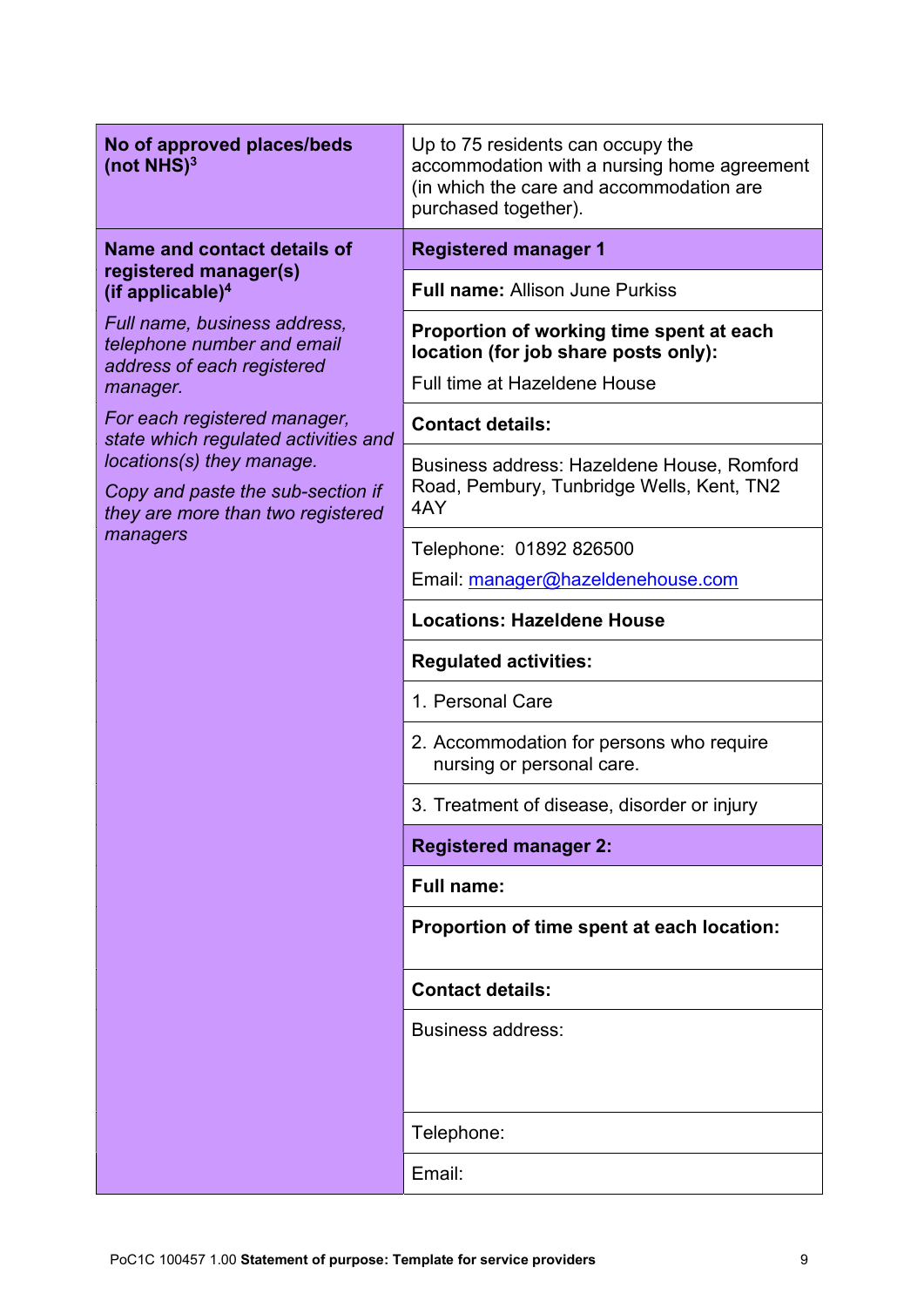| <b>Locations:</b>                                     |                                                        |   |
|-------------------------------------------------------|--------------------------------------------------------|---|
|                                                       | <b>Regulated activities:</b><br>1.                     |   |
|                                                       |                                                        |   |
|                                                       | 2.                                                     |   |
|                                                       | 3.                                                     |   |
|                                                       | 4.                                                     |   |
| Service user band(s) at this<br>location <sup>5</sup> | Learning disabilities or autistic spectrum<br>disorder |   |
| Use $\overline{\boxtimes}$                            | Older people                                           | ☑ |
|                                                       | Younger adults                                         | ☑ |
|                                                       | Children 0-3 years                                     |   |
|                                                       | Children 4-12 years                                    |   |
|                                                       | Children 13-18 years                                   |   |
|                                                       | Mental health                                          | ☑ |
|                                                       | Physical disability                                    | ☑ |
|                                                       | Sensory impairment                                     | ᆸ |
|                                                       | Dementia                                               | ☑ |
|                                                       | People detained under the Mental<br><b>Health Act</b>  |   |
|                                                       | People who misuse drugs and alcohol                    |   |
|                                                       | People with an eating disorder                         |   |
|                                                       | Whole population                                       |   |
|                                                       | None of the above<br>Please give details:              |   |